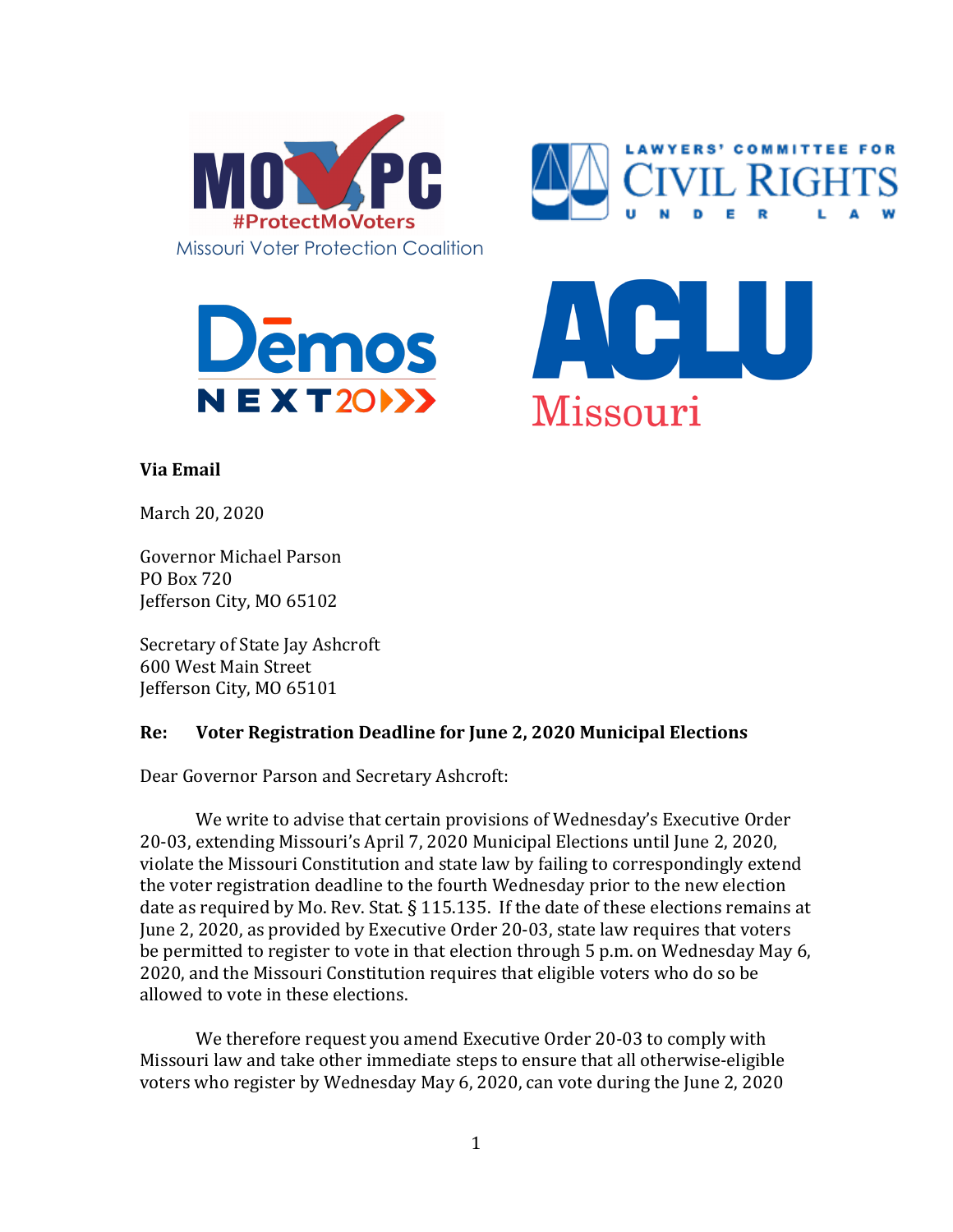elections, and that you take immediate steps to notify election authorities and educate voters of this deadline.

On Wednesday, pursuant to Missouri Executive Order 20-02 declaring a state of emergency in response to the COVID-19 virus, Missouri Governor Mike Parson signed Executive Order 20-03 ("Order"), ordering all Missouri Municipal Elections previously scheduled for April 7, 2020 to be postponed until June 2, 2020.<sup>1</sup>

The Order requires election authorities to post notice of the June 2, 2020 election.<sup>2</sup> It also extends the deadlines to request an absentee ballot under Mo. Rev. Stat. § 115.279 to May 20, 2020, and to cast in-person absentee ballots until 5 p.m. on June 1, 2020 as set forth by law.<sup>3</sup> It extends the deadline for a covered voter to request a ballot from the election authority to May 29 pursuant to state law.<sup>4</sup> However, the Order limits eligibility for the June 2 elections to those eligible to vote on April 7 and fails to extend the corresponding voter registration deadline. maintaining a closing date of March 11, 2020.<sup>5</sup> This is contrary to the Missouri Constitution and state law, which make clear that eligible voters must be allowed to vote if they have registered by the fourth Wednesday prior to Election Day.

Art. VIII, Section 2 of the Missouri Constitution mandates that anyone registered by the prescribed registration deadline must be allowed to vote, providing that "[a]ll citizens... over the age of eighteen who are residents of this state and of the political subdivision in which they offer to vote are entitled to vote at all elections by the people, if the election is one for which registration is required if they are registered within the time prescribed by law...."<sup>6</sup>

Missouri law leaves no question as to the timeframe for voter registration. Mo. Rev. Stat. § 115.135 provides that "[a]ny person who is qualified to vote... *shall be entitled to register* in the jurisdiction within which he or she resides," and that to vote in an upcoming election, "a person must be registered to vote in the jurisdiction of his or her residence no later than  $5:00$  p.m., or the normal closing time of any public building where the registration is being held if such time is later than 5:00 p.m. *on the fourth Wednesday prior to the election*."<sup>7</sup> Accordingly, the prescribed deadline to register for a June 2, 2020 election is May  $6$ , 2020.

 

<sup>&</sup>lt;sup>1</sup> Office of Missouri Governor Michael Parson, *Executive Order* 20-03 (March 18, 2020), available at: https://www.sos.mo.gov/CMSImages/Library/Reference/Orders/2020/20-03.pdf.

<sup>&</sup>lt;sup>2</sup> *Id.*, Section IIA,

<sup>&</sup>lt;sup>3</sup> *Id.*, Section II E, H; See Mo. Rev. Stat. § 115.279.

<sup>4</sup> *Id.*, Section II J (a); *See* Mo. Rev. Stat. § 115.912.

<sup>&</sup>lt;sup>5</sup> *Executive Order 20-03*, *supra*, Section II B ("The closing date for registration pursuant to Section 115.135.1 RSMo, shall remain March 11, 2020."); Section II C ("The minimum age requirement for voting as set forth in Mo. Const. Art. VIII, section 2, shall continue to be ascertained as of April 7, 2020.").

 $6$  Mo. Const. Art. VIII, § 2.

 $7$  Mo. Rev. Stat. § 115.135.1 (emphasis added).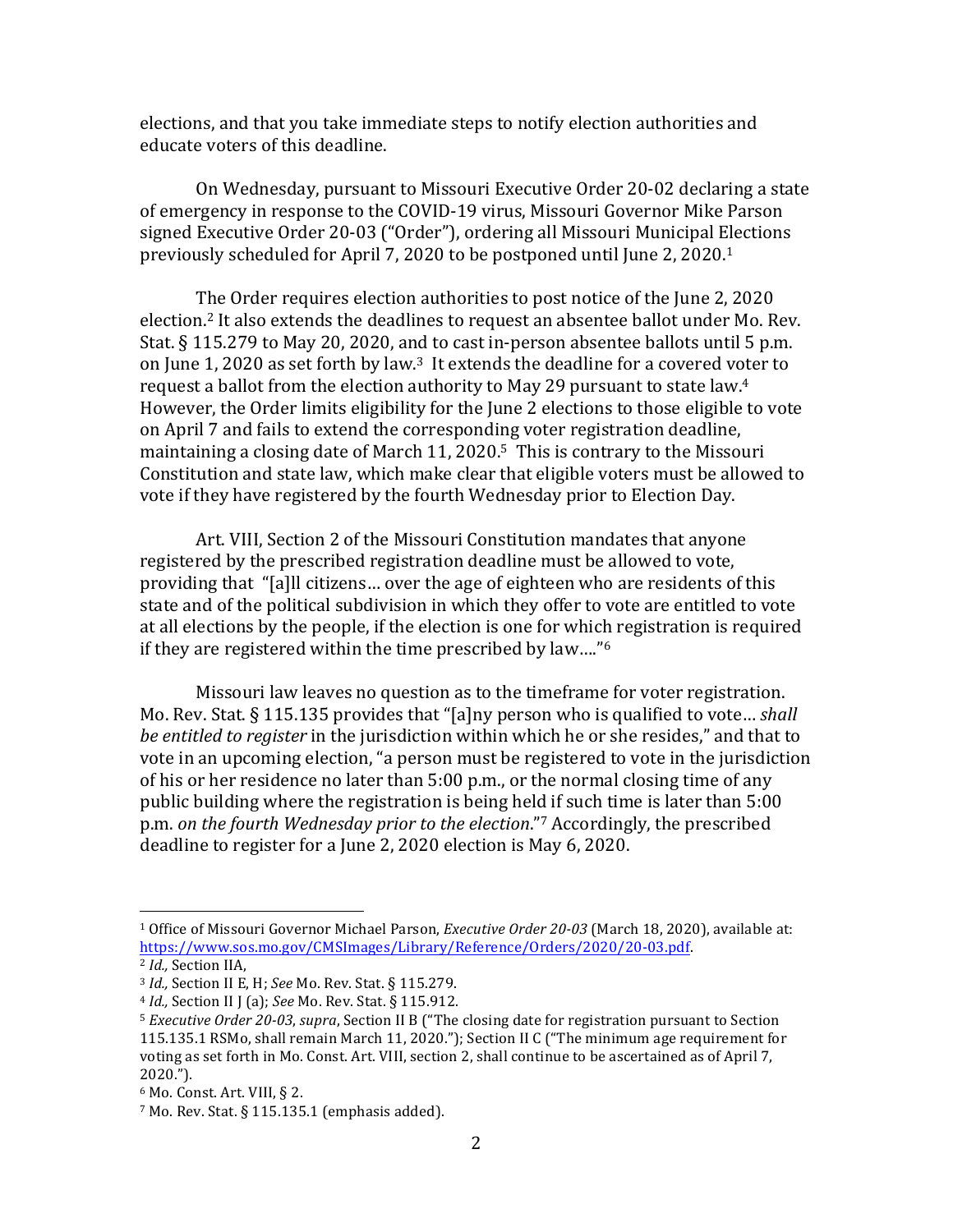On its face, the voter registration deadline set forth in Executive Order 20-03 conflicts with the Missouri Constitution and state law because it prohibits local election authorities from processing any new voter registrations for the June 2. 2020 elections that may be properly submitted by "the fourth Wednesday prior to the election."<sup>8</sup> Executive Order 20-03 instead orders that "The closing date for registration pursuant to Section 115.135.1 RSMo, shall remain March 11, 2020" – the *twelfth* Wednesday prior to the new date for Missouri's municipal elections. Executive Order 20-03 did, however, adjust other election deadlines pursuant to state law. For example, state law requires that requests for absentee ballots be accepted until "5:00 p.m. on the second Wednesday immediately prior to  $\lceil$ an] election."<sup>9</sup> In compliance with this statutory mandate, the Order requires that absentee ballot applications for the June 2 election be accepted until May  $20^{10}$  As it extends absentee and other deadlines in compliance with state law, Executive Order 20-03 must be amended to extend the registration deadline to May 6, 2020.

Courts in other states have found that registration deadlines had to be extended in federal elections to preserve the mandatory registration window under federal law.<sup>11</sup> While the postponed elections in Missouri are municipal elections and not subject to that federal mandate, the provisions of the Missouri Constitution and law continue to apply and accordingly dictate that voters be entitled to register by the fourth Wednesday prior to the election. There is no valid basis to suggest that the Governor's emergency powers established under Mo. Rev. Stat.  $\S$  44.100 during a declared state of emergency would allow or justify such a profound departure from the registration deadline, particularly where the other voter deadlines have been correspondingly adjusted to time with the June 2, 2020 elections. In fact, failure to correspondingly extend the registration deadline when the other election deadlines have been extended will only sow confusion and disenfranchisement of voters who understand that they are eligible to vote if they register by the fourth Wednesday before an election. That deadline must continue to apply here.

We understand that this is a challenging time, and are aware of the rapidly changing circumstances impacting elections amid the COVID-19 threat. These circumstances warrant a swift and amicable resolution of this issue in order to ensure the smooth operation of elections and safeguard the constitutional rights of

 

<sup>8</sup> *Id.*

<sup>&</sup>lt;sup>9</sup> Mo. Rev. Stat. § 115.279.3.

<sup>10</sup> *Executive Order 20-03*, *supra*, Section II E, H.

 $11$  For example, in Georgia, a federal court found that because the date of a special runoff election was more than 30 days from the voter registration deadline set for the general election, that this original voter registration deadline violated Section 8 of the National Voter Registration Act and had to be extended for those voters who wished to vote in the runoff election. The court granted a preliminary injunction to extend the voter registration deadline for a June 20, 2017 special runoff election to no earlier than May 21, 2017. See Ga. State Conf. of the NAACP v. Kemp, No. 1:17-cv-1397, 2018 WL 2271244 (N.D. Ga. Apr. 11, 2017), Consent Decree at 3, Ga. *State Conf. of the NAACP v.* Kemp, No. 1:17cv-1397 (N.D. Ga. Oct. 17, 2017), ECF No. 42 (extending preliminary injunction to all future federal elections including runoffs). Similarly, the Secretary of State of Mississippi extended the voter registration deadline to 30 days before the runoff election.